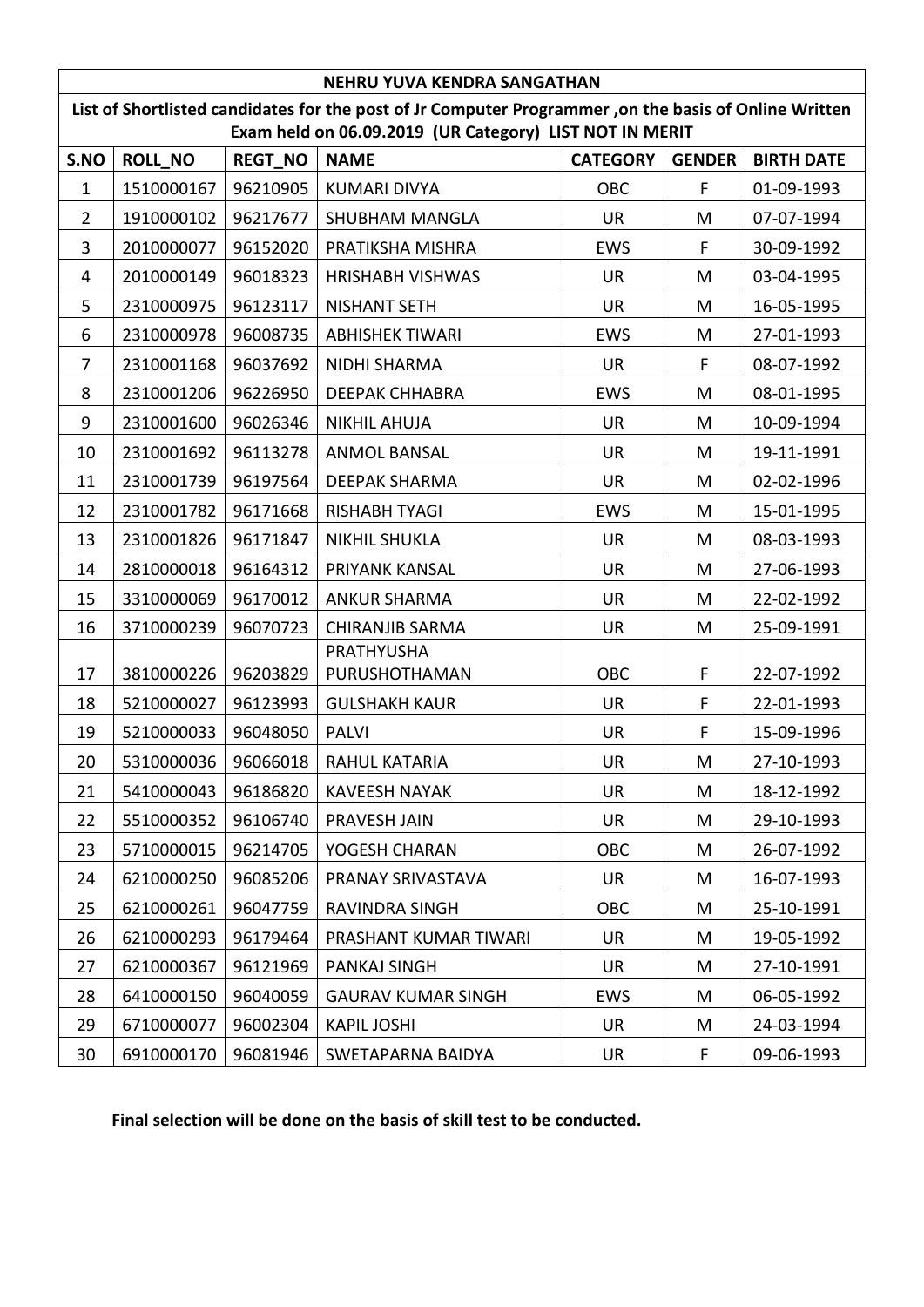| <b>NEHRU YUVA KENDRA SANGATHAN</b>                                                                                                                               |                |                |                                             |                 |               |                   |  |
|------------------------------------------------------------------------------------------------------------------------------------------------------------------|----------------|----------------|---------------------------------------------|-----------------|---------------|-------------------|--|
| List of Shortlisted candidates for the post of Jr Computer Programmer, on the basis of Online Written Exam<br>held on 06.09.2019 (SC Category) LIST NOT IN MERIT |                |                |                                             |                 |               |                   |  |
| S.NO                                                                                                                                                             | <b>ROLL NO</b> | <b>REGT NO</b> | <b>NAME</b>                                 | <b>CATEGORY</b> | <b>GENDER</b> | <b>BIRTH DATE</b> |  |
| $\mathbf{1}$                                                                                                                                                     | 2310001354     | 96194698       | <b>ANISH NIHAL</b>                          | SC              | M             | 02-01-1996        |  |
| $\overline{2}$                                                                                                                                                   | 2310001530     | 96171723       | <b>DIVESH ANAND</b>                         | SC              | M             | 10-07-1993        |  |
| $\overline{3}$                                                                                                                                                   | 2310001609     | 96200766       | PRIYANKA                                    | <b>SC</b>       | F             | 01-06-1993        |  |
| $\overline{4}$                                                                                                                                                   | 2310001846     | 96254205       | <b>DEEPAK KUMAR</b>                         | SC              | M             | 10-04-1993        |  |
| 5                                                                                                                                                                | 4010000049     | 96155565       | <b>AKASH KETHWAS</b>                        | SC              | M             | 16-07-1988        |  |
| 6                                                                                                                                                                | 4210000296     | 96198830       | NETRA ARJUN CHAVHAN                         | SC              | F             | 15-07-1995        |  |
| $\overline{7}$                                                                                                                                                   | 4410000138     | 96020242       | <b>VISHWAS RAJNIKANT MATE</b>               | SC              | M             | 25-05-1992        |  |
| 8                                                                                                                                                                | 4410000139     | 96266866       | <b>VIDYA GANGACHARAN TILANTE</b>            | SC              | F             | 06-05-1989        |  |
| 9                                                                                                                                                                | 4410000156     | 96220772       | <b>BHAGYASHRI BHIMRAO</b><br><b>MESHRAM</b> | SC              | F             | 17-08-1993        |  |
| 10                                                                                                                                                               | 4410000165     | 96272074       | <b>TWINKLE JEEVAN BORKAR</b>                | SC              | F             | 17-04-1992        |  |
| 11                                                                                                                                                               | 4410000175     | 96034582       | MITHIL ANAND WASNIK                         | SC              | M             | 20-07-1988        |  |
| 12                                                                                                                                                               | 4410000208     | 96023543       | <b>UJJAYAN GOVARDHAN</b><br>SHAMBHARKAR     | SC              | M             | 29-09-1990        |  |
| 13                                                                                                                                                               | 5210000032     | 96041275       | <b>GAGANDEEP</b>                            | SC              | M             | 04-06-1993        |  |
| 14                                                                                                                                                               | 5910000195     | 96116042       | <b>DIVYA RAGHUPATHY</b>                     | SC              | F             | 21-05-1992        |  |
| 15                                                                                                                                                               | 6510000062     | 96041939       | RAJAT KUMAR SETH                            | SC              | M             | 29-07-1995        |  |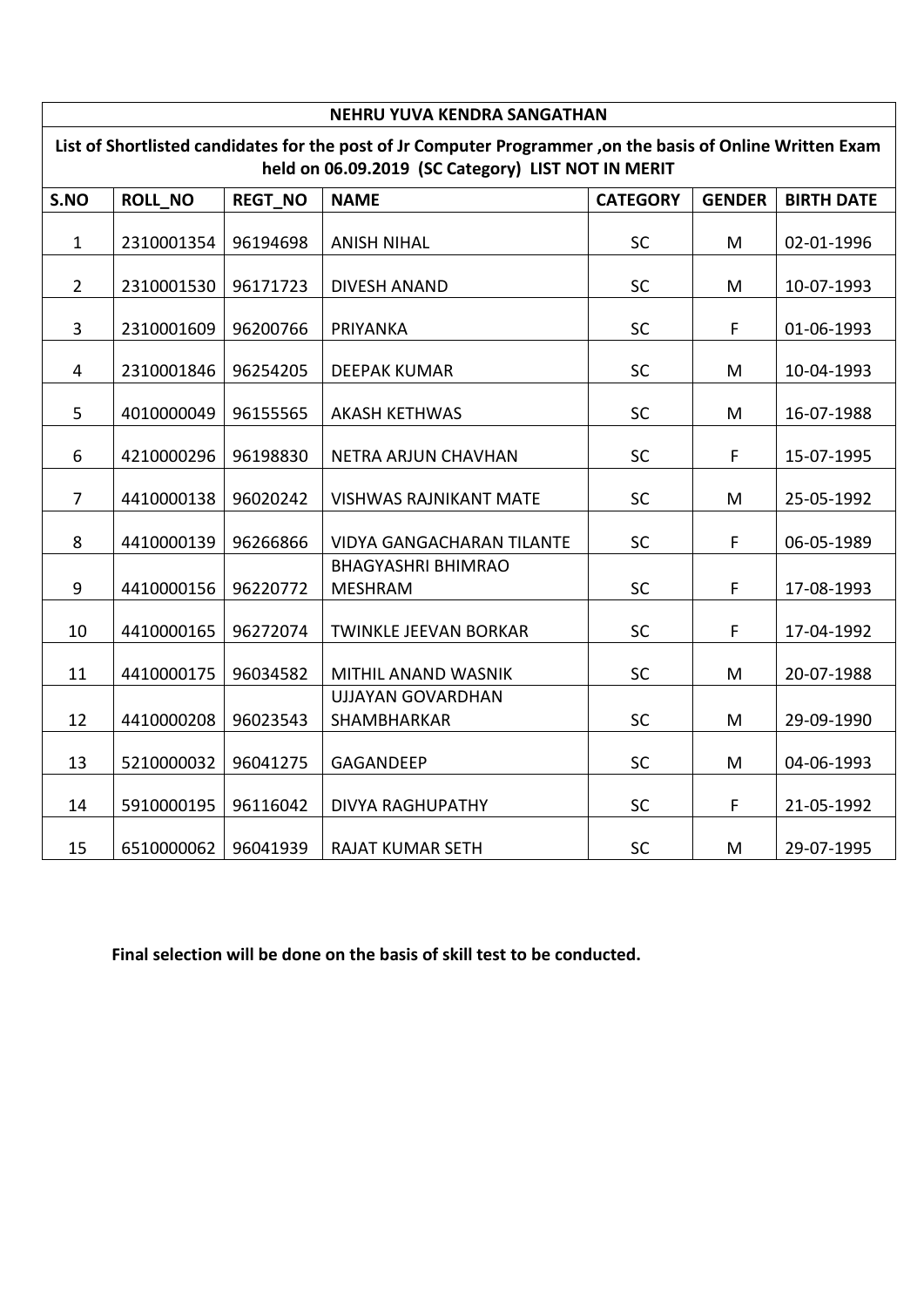|                                                                                                                                                                  | NEHRU YUVA KENDRA SANGATHAN |                |                             |                 |               |             |  |  |
|------------------------------------------------------------------------------------------------------------------------------------------------------------------|-----------------------------|----------------|-----------------------------|-----------------|---------------|-------------|--|--|
| List of Shortlisted candidates for the post of Jr Computer Programmer, on the basis of Online<br>Written Exam held on 06.09.2019 (ST Category) LIST NOT IN MERIT |                             |                |                             |                 |               |             |  |  |
|                                                                                                                                                                  | <b>BIRTH</b>                |                |                             |                 |               |             |  |  |
| S.NO                                                                                                                                                             | <b>ROLL_NO</b>              | <b>REGT NO</b> | <b>NAME</b>                 | <b>CATEGORY</b> | <b>GENDER</b> | <b>DATE</b> |  |  |
| 1                                                                                                                                                                | 2310001180                  | 96182346       | <b>AVDESH SHAH</b>          | ST              | М             | 06-11-1992  |  |  |
| 2                                                                                                                                                                | 3410000011                  | 96005991       | <b>SHOWKAT ALI</b>          | ST              | М             | 21-07-1988  |  |  |
| 3                                                                                                                                                                | 5510000367                  | 96129329       | <b>MANISH MEENA</b>         | <b>ST</b>       | M             | 28-09-1997  |  |  |
| 4                                                                                                                                                                | 6410000103                  | 96154881       | <b>SUDARSHAN KUMAR GOND</b> | ST              | M             | 15-10-1990  |  |  |
| 5                                                                                                                                                                | 6510000102                  | 96126314       | ASHISH KUMAR SHARMA         | <b>ST</b>       | м             | 11-05-1994  |  |  |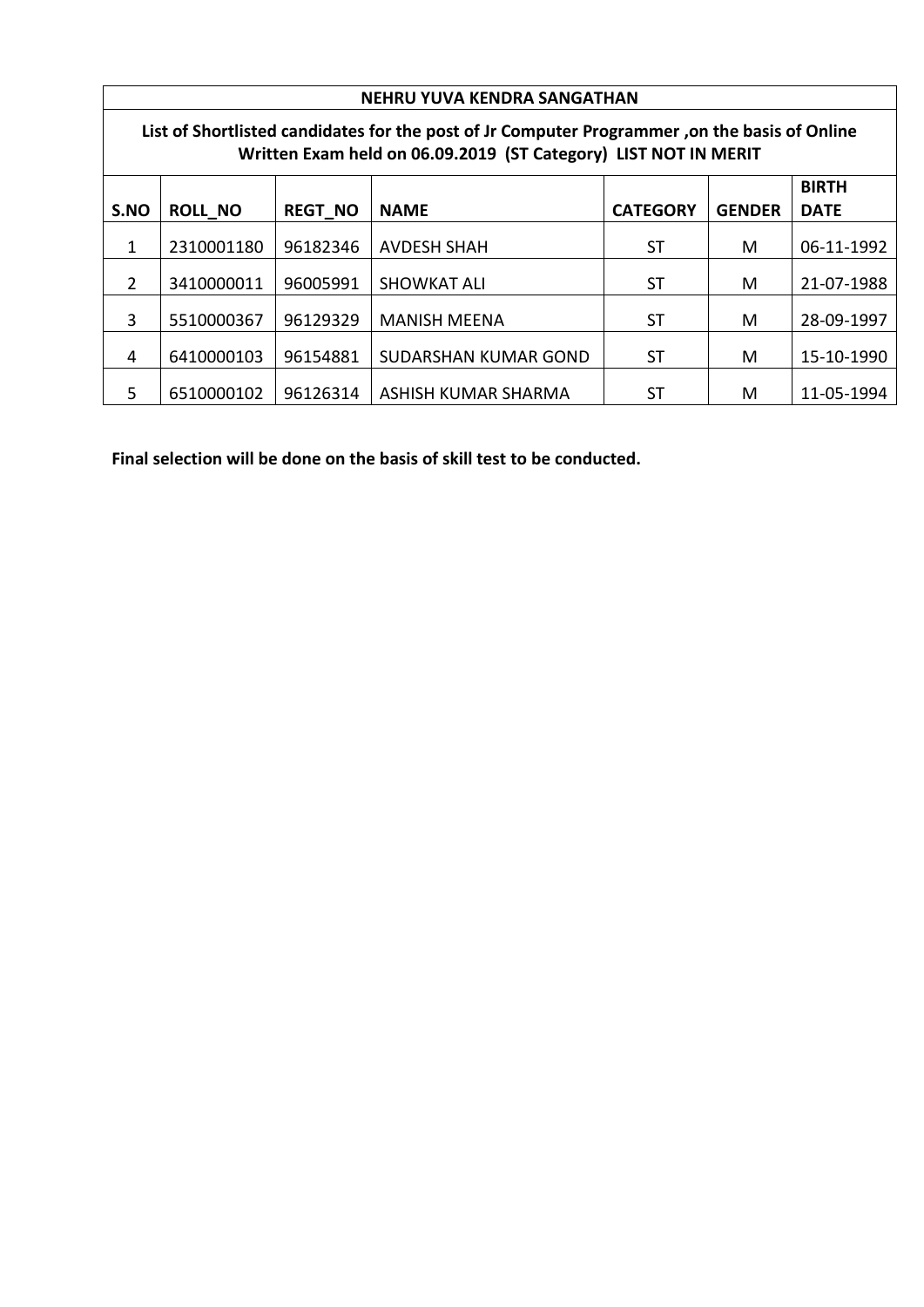| NEHRU YUVA KENDRA SANGATHAN                                                                                                                                       |            |          |                                                 |            |   |            |  |  |
|-------------------------------------------------------------------------------------------------------------------------------------------------------------------|------------|----------|-------------------------------------------------|------------|---|------------|--|--|
| List of Shortlisted candidates for the post of Jr Computer Programmer, on the basis of Online Written<br>Exam held on 06.09.2019 (OBC Category) LIST NOT IN MERIT |            |          |                                                 |            |   |            |  |  |
| <b>ROLL NO</b><br><b>GENDER</b><br><b>BIRTH DATE</b><br>S.NO<br><b>REGT NO</b><br><b>NAME</b><br><b>CATEGORY</b>                                                  |            |          |                                                 |            |   |            |  |  |
| $\mathbf{1}$                                                                                                                                                      | 1510000242 | 96206521 | <b>HEMANT KUMAR</b>                             | OBC        | M | 22-02-1989 |  |  |
| $\overline{2}$                                                                                                                                                    | 1510000262 | 96198952 | <b>SHIVENDRA KUMAR</b>                          | OBC        | M | 15-02-1990 |  |  |
| 3                                                                                                                                                                 | 2310001113 | 96165719 | YOGESHVARI SUKHRALIA                            | OBC        | F | 11-01-1991 |  |  |
| 4                                                                                                                                                                 | 2310001177 | 96164748 | <b>MAJBUDDIN</b>                                | OBC        | M | 13-08-1989 |  |  |
| 5                                                                                                                                                                 | 2310001391 | 96045100 | <b>ANUJ KUMAR</b>                               | <b>OBC</b> | M | 19-11-1991 |  |  |
| 6                                                                                                                                                                 | 2310001393 | 96242128 | <b>GAURAV SINGH</b>                             | <b>OBC</b> | M | 06-05-1992 |  |  |
| $\overline{7}$                                                                                                                                                    | 2310001601 | 96048063 | <b>SUMIT KUMAR</b>                              | OBC        | M | 03-05-1991 |  |  |
| 8                                                                                                                                                                 | 2910000025 | 96022252 | <b>ISHA KAMBOJ</b>                              | OBC        | F | 01-10-1989 |  |  |
| 9                                                                                                                                                                 | 3510000073 | 96177668 | PANKAJ KUMAR                                    | OBC        | M | 25-08-1990 |  |  |
| 10                                                                                                                                                                | 3510000086 | 96071673 | <b>JITENDRA KUMAR</b>                           | <b>OBC</b> | M | 17-03-1993 |  |  |
| 11                                                                                                                                                                | 3710000164 | 96012907 | PRAKASH KUMAR SINGH                             | OBC        | M | 04-12-1991 |  |  |
| 12                                                                                                                                                                | 3810000144 | 96122275 | <b>RADEEP MR</b>                                | <b>OBC</b> | M | 15-10-1992 |  |  |
| 13                                                                                                                                                                | 3810000201 | 96022555 | <b>ATHULYA A</b>                                | OBC        | F | 10-01-1994 |  |  |
| 14                                                                                                                                                                | 4210000222 | 96201293 | <b>MANO RAJASIMHAN N</b>                        | OBC        | M | 16-09-1990 |  |  |
| 15                                                                                                                                                                | 4310000280 | 96071384 | AJAY RAJARAM LOKHANDE                           | OBC        | M | 12-07-1991 |  |  |
| 16                                                                                                                                                                | 4310000292 | 96245029 | <b>SUMIT DEVIDAS RATHOD</b>                     | <b>OBC</b> | M | 22-05-1993 |  |  |
| 17                                                                                                                                                                | 4410000153 | 96144191 | <b>BADRIVISHAL DHONDIRAM</b><br><b>GUSHINGE</b> | <b>OBC</b> | M | 09-11-1994 |  |  |
| 18                                                                                                                                                                | 4410000277 | 96204322 | ROSHNA RAMESH GAYALI                            | <b>OBC</b> | F | 07-08-1990 |  |  |
| 19                                                                                                                                                                | 4510000053 | 96036720 | <b>LOITONGBAM</b><br>PRAMESHWAR SINGH           | OBC        | M | 17-12-1988 |  |  |
| 20                                                                                                                                                                | 5510000413 | 96036186 | <b>HARSHIT KUMAR PAL</b>                        | <b>OBC</b> | M | 18-11-1993 |  |  |
| 21                                                                                                                                                                | 5910000206 | 96071916 | THELLAJALA NAGARJUNA                            | OBC        | M | 21-05-1989 |  |  |
| 22                                                                                                                                                                | 5910000278 | 96189308 | ANTONY ARUL ILANGO A                            | <b>OBC</b> | M | 17-01-1990 |  |  |
| 23                                                                                                                                                                | 6210000219 | 96209550 | <b>ANKITA YADAV</b>                             | OBC        | F | 02-01-1994 |  |  |
| 24                                                                                                                                                                | 6210000227 | 96147370 | <b>MUZAMMIL RAFIQ</b>                           | <b>OBC</b> | M | 06-07-1989 |  |  |
| 25                                                                                                                                                                | 6510000049 | 96236377 | <b>HARIOM PAL</b>                               | OBC        | M | 18-06-1991 |  |  |
| 26                                                                                                                                                                | 6910000127 | 96233244 | <b>SUMIT KUMAR</b>                              | OBC        | M | 15-02-1990 |  |  |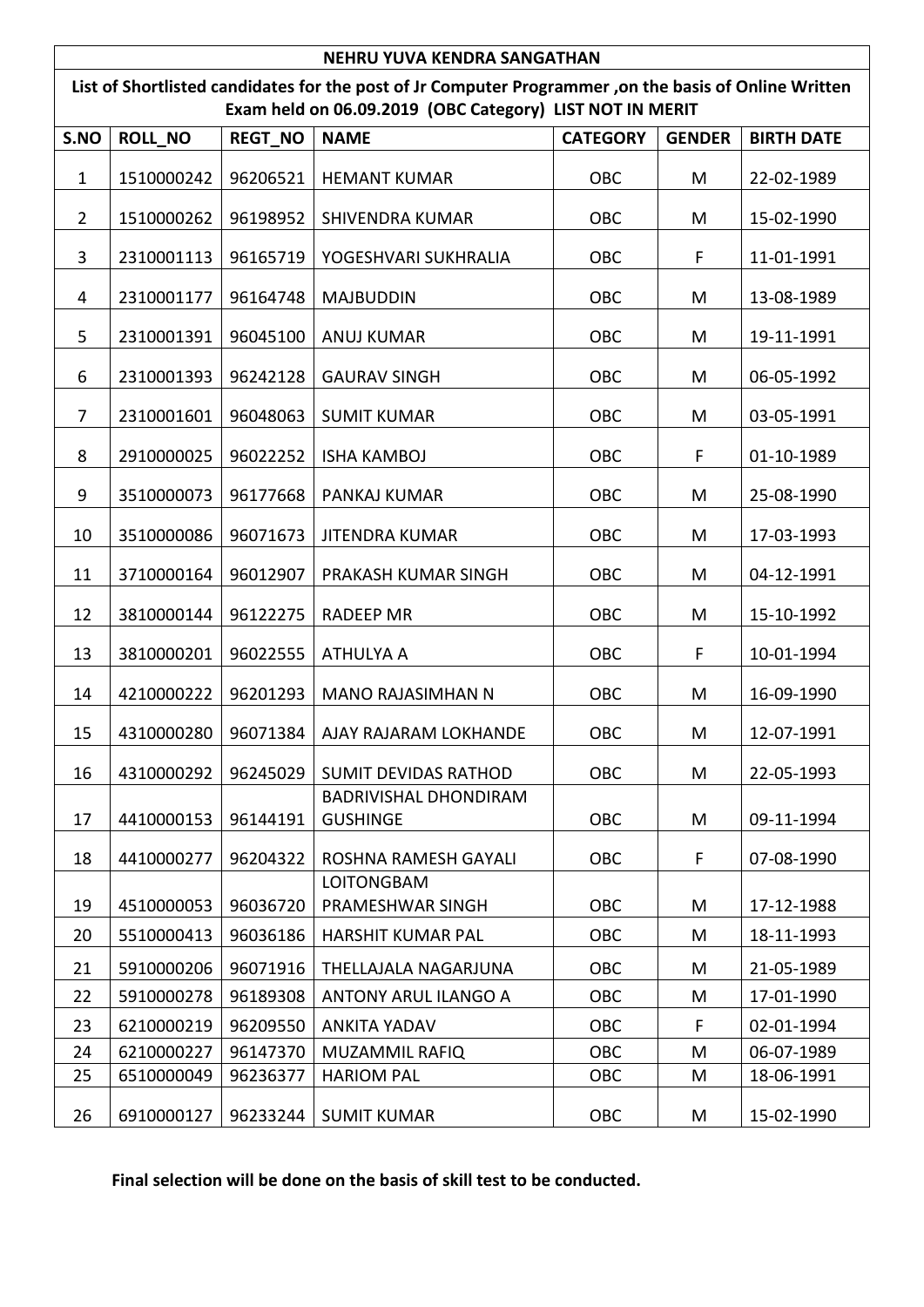|                                                                                                       | NEHRU YUVA KENDRA SANGATHAN                                                                                                                                                    |          |                           |            |   |            |  |  |  |
|-------------------------------------------------------------------------------------------------------|--------------------------------------------------------------------------------------------------------------------------------------------------------------------------------|----------|---------------------------|------------|---|------------|--|--|--|
| List of Shortlisted candidates for the post of Jr Computer Programmer, on the basis of Online Written |                                                                                                                                                                                |          |                           |            |   |            |  |  |  |
| S.NO                                                                                                  | Exam held on 06.09.2019 (EWS Category) LIST NOT IN MERIT<br><b>BIRTH</b><br><b>ROLL_NO</b><br><b>REGT_NO</b><br><b>NAME</b><br><b>CATEGORY</b><br><b>GENDER</b><br><b>DATE</b> |          |                           |            |   |            |  |  |  |
| $\mathbf{1}$                                                                                          | 1110000090                                                                                                                                                                     | 96059934 | KAPA VENKATA NAGA SAITEJA | <b>EWS</b> | M | 29-12-1994 |  |  |  |
| $\overline{2}$                                                                                        | 1510000154                                                                                                                                                                     | 96172100 | AESHWAR KIRTI RAJ         | <b>EWS</b> | M | 07-02-1995 |  |  |  |
| 3                                                                                                     | 1510000183                                                                                                                                                                     | 96030856 | <b>KIRTI SINGH</b>        | <b>EWS</b> | F | 29-09-1992 |  |  |  |
| 4                                                                                                     | 2310001143                                                                                                                                                                     | 96138895 | <b>PRASHANT TRIPATHI</b>  | <b>EWS</b> | M | 05-01-1992 |  |  |  |
| 5                                                                                                     | 2310001185                                                                                                                                                                     | 96276201 | <b>DEEPAK KUMAR</b>       | <b>EWS</b> | M | 02-09-1991 |  |  |  |
| 6                                                                                                     | 2310001186                                                                                                                                                                     | 96189759 | SHIKHA SRIVASTAVA         | <b>EWS</b> | F | 31-08-1994 |  |  |  |
| 7                                                                                                     | 2810000023                                                                                                                                                                     | 96012578 | <b>RITU RANA</b>          | <b>EWS</b> | F | 04-02-1991 |  |  |  |
| 8                                                                                                     | 4310000355                                                                                                                                                                     | 96183048 | <b>ARUN ANKUSH INGLE</b>  | EWS        | M | 11-05-1992 |  |  |  |
| 9                                                                                                     | 6410000096                                                                                                                                                                     | 96259735 | <b>ANKITA DUBEY</b>       | <b>EWS</b> | F | 06-07-1992 |  |  |  |
| 10                                                                                                    | 6610000159                                                                                                                                                                     | 96221400 | <b>ASHISH KUMAR</b>       | <b>EWS</b> | M | 04-08-1992 |  |  |  |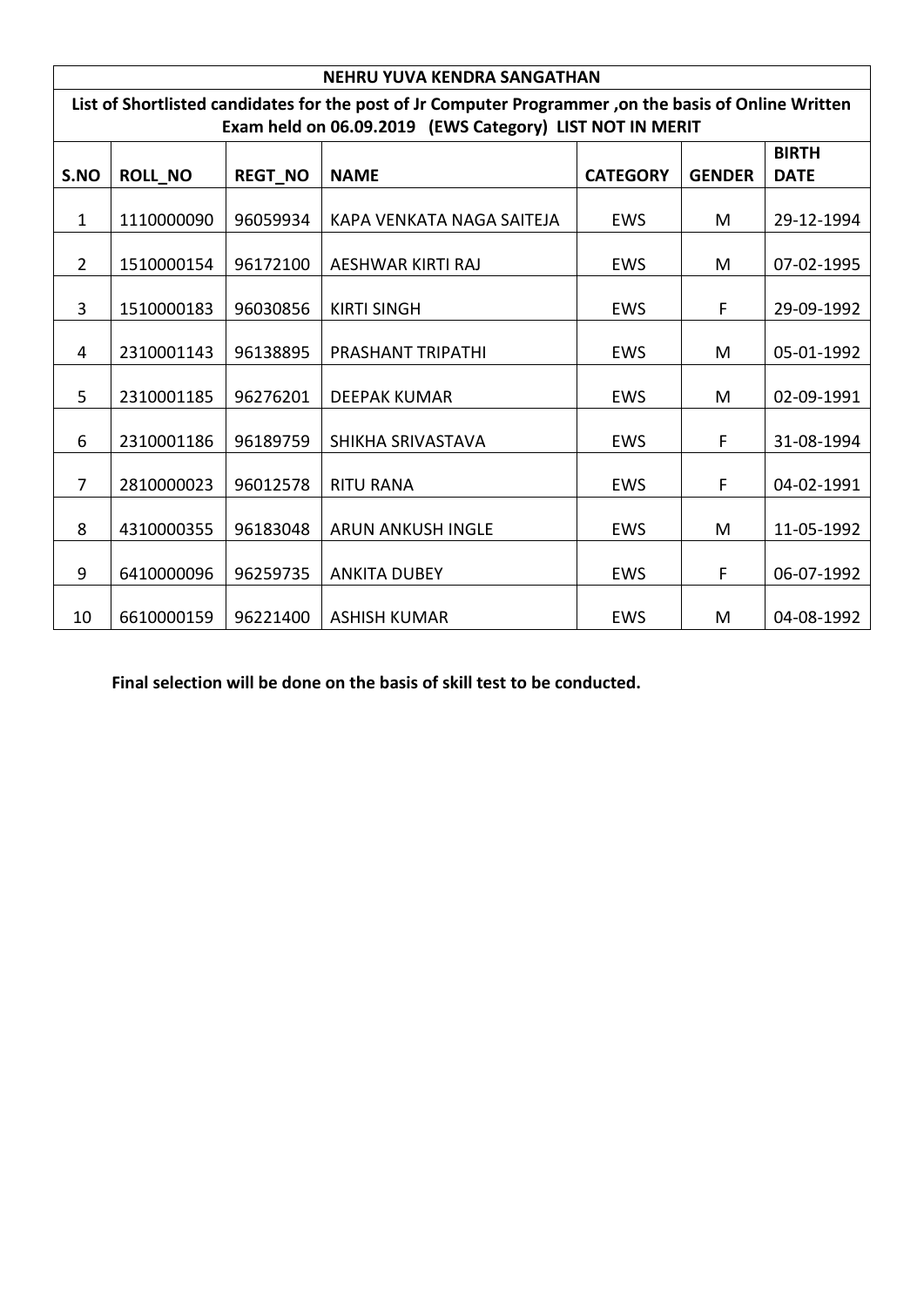|      | <b>NEHRU YUVA KENDRA SANGATHAN</b>                                                            |                |                                                                  |                 |               |             |  |  |
|------|-----------------------------------------------------------------------------------------------|----------------|------------------------------------------------------------------|-----------------|---------------|-------------|--|--|
|      | List of Shortlisted candidates for the post of Jr Computer Programmer, on the basis of Online |                |                                                                  |                 |               |             |  |  |
|      |                                                                                               |                | Written Exam held on 06.09.2019 (PWD Category) LIST NOT IN MERIT |                 |               |             |  |  |
|      | <b>BIRTH</b>                                                                                  |                |                                                                  |                 |               |             |  |  |
| S.NO | <b>ROLL NO</b>                                                                                | <b>REGT NO</b> | <b>NAME</b>                                                      | <b>CATEGORY</b> | <b>GENDER</b> | <b>DATE</b> |  |  |
|      |                                                                                               |                |                                                                  |                 |               |             |  |  |
| 1    | 2310000940                                                                                    | 96020380       | <b>ABHINEET SHEKHAR</b>                                          | <b>OC</b>       | М             | 21-08-1992  |  |  |
|      |                                                                                               |                |                                                                  |                 |               |             |  |  |
| 2    | 2310000943                                                                                    | 96047986       | <b>ASHUTOSH SINGH</b>                                            | <b>OC</b>       | M             | 02-10-1990  |  |  |
|      |                                                                                               |                |                                                                  |                 |               |             |  |  |
| 3    | 3810000137                                                                                    | 96141803       | <b>SURYA V RAGHAVAN</b>                                          | OC.             | F             | 31-05-1992  |  |  |
|      |                                                                                               |                |                                                                  |                 |               |             |  |  |
| 4    | 4210000198                                                                                    | 96043290       | SINGH ABHILASH SANTOSH                                           | <b>OC</b>       | M             | 15-05-1993  |  |  |
|      |                                                                                               |                |                                                                  |                 |               |             |  |  |
| .5   | 6810000020                                                                                    | 96266256       | <b>ALAMJOT SINGH</b>                                             | <b>OC</b>       | М             | 06-01-1995  |  |  |